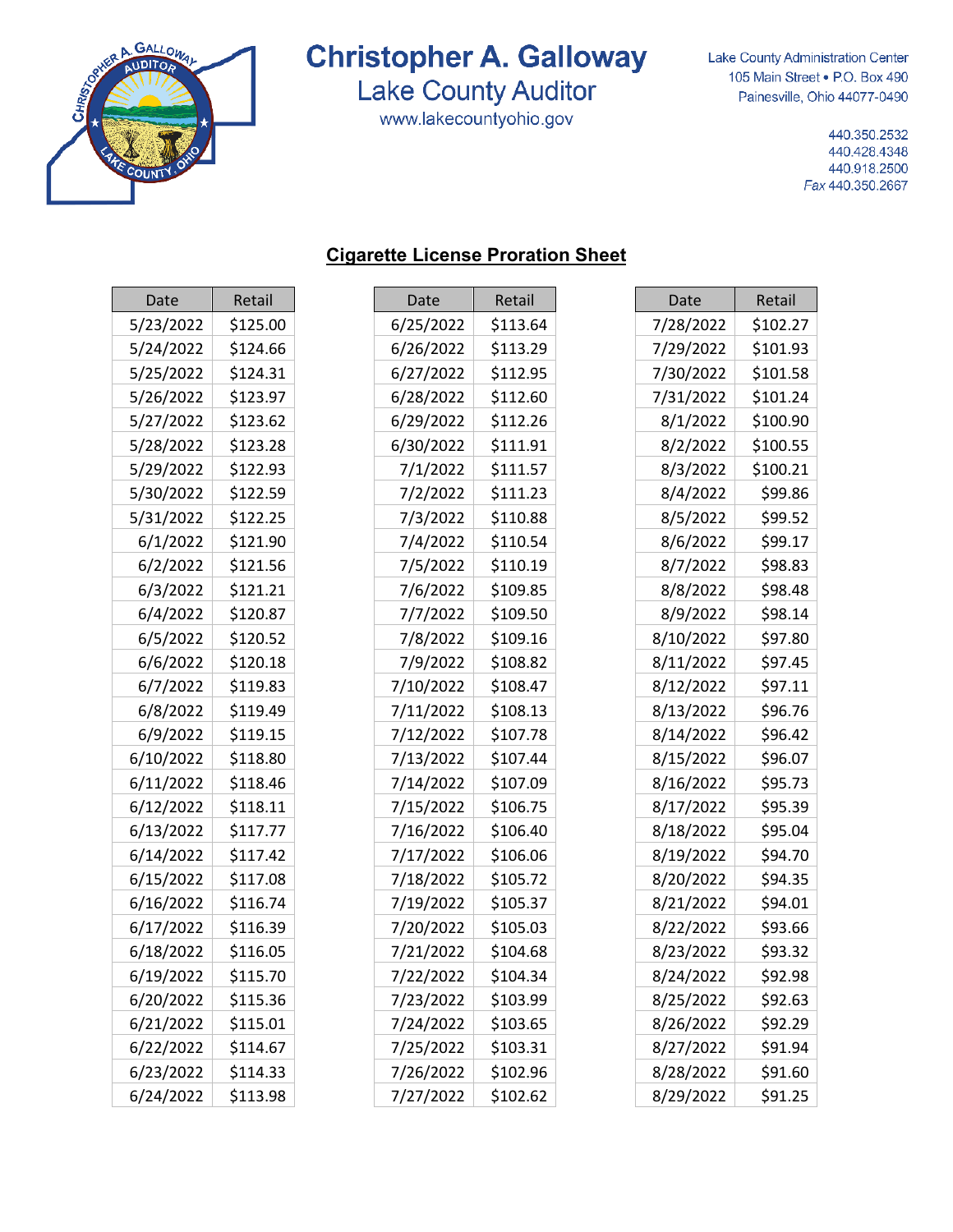

### **Lake County Auditor**

www.lakecountyohio.gov

Lake County Administration Center 105 Main Street . P.O. Box 490 Painesville, Ohio 44077-0490

> 440.350.2532 440.428.4348 440.918.2500 Fax 440.350.2667

| Date      | Retail  |
|-----------|---------|
| 8/30/2022 | \$90.91 |
| 8/31/2022 | \$90.56 |
| 9/1/2022  | \$90.22 |
| 9/2/2022  | \$89.88 |
| 9/3/2022  | \$89.53 |
| 9/4/2022  | \$89.19 |
| 9/5/2022  | \$88.84 |
| 9/6/2022  | \$88.50 |
| 9/7/2022  | \$88.15 |
| 9/8/2022  | \$87.81 |
| 9/9/2022  | \$87.47 |
| 9/10/2022 | \$87.12 |
| 9/11/2022 | \$86.78 |
| 9/12/2022 | \$86.43 |
| 9/13/2022 | \$86.09 |
| 9/14/2022 | \$85.74 |
| 9/15/2022 | \$85.40 |
| 9/16/2022 | \$85.06 |
| 9/17/2022 | \$84.71 |
| 9/18/2022 | \$84.37 |
| 9/19/2022 | \$84.02 |
| 9/20/2022 | \$83.68 |
| 9/21/2022 | \$83.33 |
| 9/22/2022 | \$82.99 |
| 9/23/2022 | \$82.64 |
| 9/24/2022 | \$82.30 |
| 9/25/2022 | \$81.96 |
| 9/26/2022 | \$81.61 |
| 9/27/2022 | \$81.27 |
| 9/28/2022 | \$80.92 |
| 9/29/2022 | \$80.58 |
| 9/30/2022 | \$80.23 |
| 10/1/2022 | \$79.89 |
| 10/2/2022 | \$79.55 |
| 10/3/2022 | \$79.20 |

| Date       | Retail  |
|------------|---------|
| 10/4/2022  | \$78.86 |
| 10/5/2022  | \$78.51 |
| 10/6/2022  | \$78.17 |
| 10/7/2022  | \$77.82 |
| 10/8/2022  | \$77.48 |
| 10/9/2022  | \$77.13 |
| 10/10/2022 | \$76.79 |
| 10/11/2022 | \$76.45 |
| 10/12/2022 | \$76.10 |
| 10/13/2022 | \$75.76 |
| 10/14/2022 | \$75.41 |
| 10/15/2022 | \$75.07 |
| 10/16/2022 | \$74.72 |
| 10/17/2022 | \$74.38 |
| 10/18/2022 | \$74.04 |
| 10/19/2022 | \$73.69 |
| 10/20/2022 | \$73.35 |
| 10/21/2022 | \$73.00 |
| 10/22/2022 | \$72.66 |
| 10/23/2022 | \$72.31 |
| 10/24/2022 | \$71.97 |
| 10/25/2022 | \$71.63 |
| 10/26/2022 | \$71.28 |
| 10/27/2022 | \$70.94 |
| 10/28/2022 | \$70.59 |
| 10/29/2022 | \$70.25 |
| 10/30/2022 | \$69.90 |
| 10/31/2022 | \$69.56 |
| 11/1/2022  | \$69.21 |
| 11/2/2022  | \$68.87 |
| 11/3/2022  | \$68.53 |
| 11/4/2022  | \$68.18 |
| 11/5/2022  | \$67.84 |
| 11/6/2022  | \$67.49 |
| 11/7/2022  | \$67.15 |

| Date       | Retail  |
|------------|---------|
| 11/8/2022  | \$66.80 |
| 11/9/2022  | \$66.46 |
| 11/10/2022 | \$66.12 |
| 11/11/2022 | \$65.77 |
| 11/12/2022 | \$65.43 |
| 11/13/2022 | \$65.08 |
| 11/14/2022 | \$64.74 |
| 11/15/2022 | \$64.39 |
| 11/16/2022 | \$64.05 |
| 11/17/2022 | \$63.71 |
| 11/18/2022 | \$63.36 |
| 11/19/2022 | \$63.02 |
| 11/20/2022 | \$62.67 |
| 11/21/2022 | \$62.33 |
| 11/22/2022 | \$61.98 |
| 11/23/2022 | \$61.64 |
| 11/24/2022 | \$61.29 |
| 11/25/2022 | \$60.95 |
| 11/26/2022 | \$60.61 |
| 11/27/2022 | \$60.26 |
| 11/28/2022 | \$59.92 |
| 11/29/2022 | \$59.57 |
| 11/30/2022 | \$59.23 |
| 12/1/2022  | \$58.88 |
| 12/2/2022  | \$58.54 |
| 12/3/2022  | \$58.20 |
| 12/4/2022  | \$57.85 |
| 12/5/2022  | \$57.51 |
| 12/6/2022  | \$57.16 |
| 12/7/2022  | \$56.82 |
| 12/8/2022  | \$56.47 |
| 12/9/2022  | \$56.13 |
| 12/10/2022 | \$55.79 |
| 12/11/2022 | \$55.44 |
| 12/12/2022 | \$55.10 |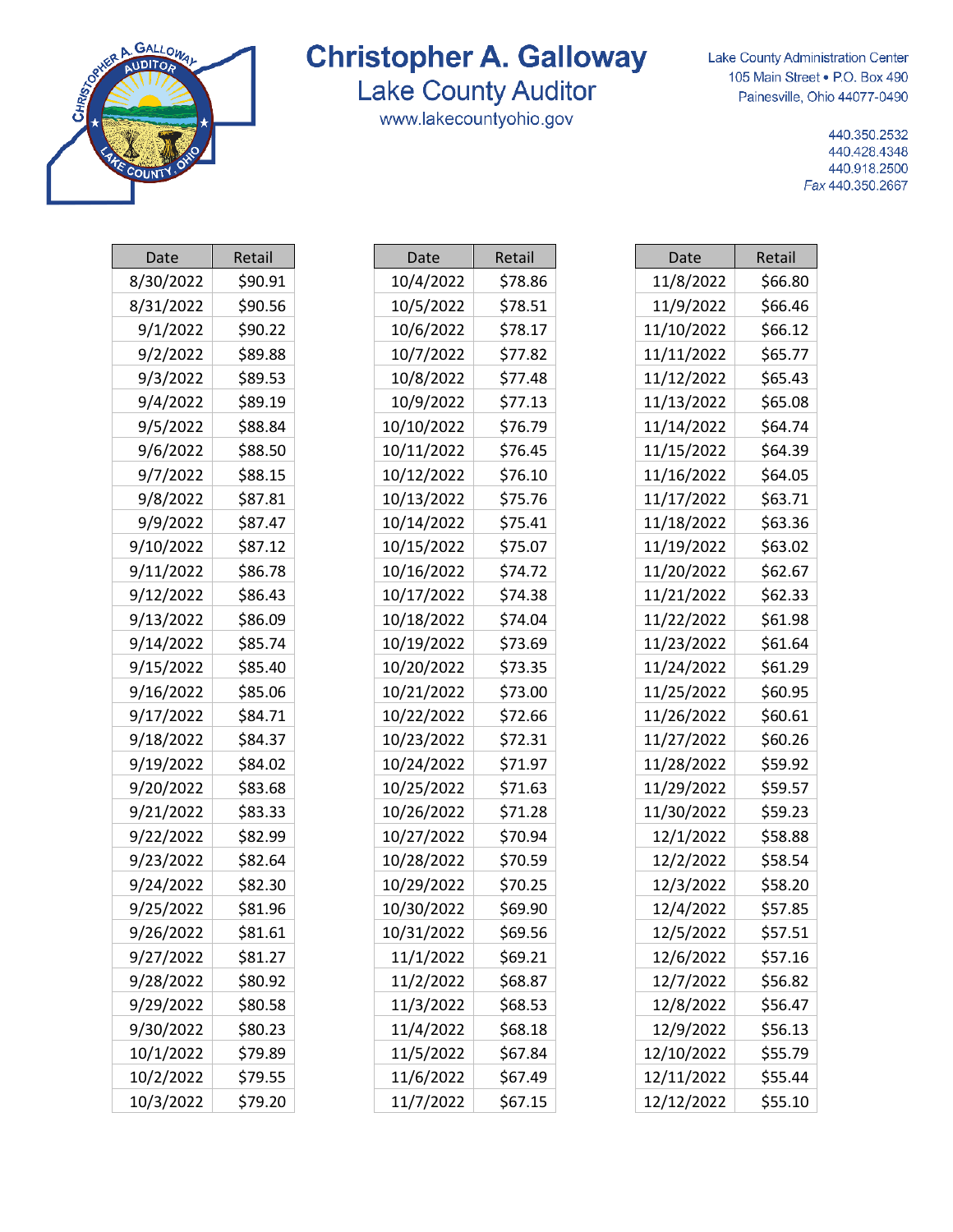

### **Lake County Auditor**

www.lakecountyohio.gov

т

Lake County Administration Center 105 Main Street . P.O. Box 490 Painesville, Ohio 44077-0490

> 440.350.2532 440.428.4348 440.918.2500 Fax 440.350.2667

| Date       | Retail  |
|------------|---------|
| 12/13/2022 | \$54.75 |
| 12/14/2022 | \$54.41 |
| 12/15/2022 | \$54.06 |
| 12/16/2022 | \$53.72 |
| 12/17/2022 | \$53.37 |
| 12/18/2022 | \$53.03 |
| 12/19/2022 | \$52.69 |
| 12/20/2022 | \$52.34 |
| 12/21/2022 | \$52.00 |
| 12/22/2022 | \$51.65 |
| 12/23/2022 | \$51.31 |
| 12/24/2022 | \$50.96 |
| 12/25/2022 | \$50.62 |
| 12/26/2022 | \$50.28 |
| 12/27/2022 | \$49.93 |
| 12/28/2022 | \$49.59 |
| 12/29/2022 | \$49.24 |
| 12/30/2022 | \$48.90 |
| 12/31/2022 | \$48.55 |
| 1/1/2023   | \$48.21 |
| 1/2/2023   | \$47.87 |
| 1/3/2023   | \$47.52 |
| 1/4/2023   | \$47.18 |
| 1/5/2023   | \$46.83 |
| 1/6/2023   | \$46.49 |
| 1/7/2023   | \$46.14 |
| 1/8/2023   | \$45.80 |
| 1/9/2023   | \$45.45 |
| 1/10/2023  | \$45.11 |
| 1/11/2023  | \$44.77 |
| 1/12/2023  | \$44.42 |
| 1/13/2023  | \$44.08 |
| 1/14/2023  | \$43.73 |
| 1/15/2023  | \$43.39 |
| 1/16/2023  | \$43.04 |

| Date      | Retail  |
|-----------|---------|
| 1/17/2023 | \$42.70 |
| 1/18/2023 | \$42.36 |
| 1/19/2023 | \$42.01 |
| 1/20/2023 | \$41.67 |
| 1/21/2023 | \$41.32 |
| 1/22/2023 | \$40.98 |
| 1/23/2023 | \$40.63 |
| 1/24/2023 | \$40.29 |
| 1/25/2023 | \$39.94 |
| 1/26/2023 | \$39.60 |
| 1/27/2023 | \$39.26 |
| 1/28/2023 | \$38.91 |
| 1/29/2023 | \$38.57 |
| 1/30/2023 | \$38.22 |
| 1/31/2023 | \$37.88 |
| 2/1/2023  | \$37.53 |
| 2/2/2023  | \$37.19 |
| 2/3/2023  | \$36.85 |
| 2/4/2023  | \$36.50 |
| 2/5/2023  | \$36.16 |
| 2/6/2023  | \$35.81 |
| 2/7/2023  | \$35.47 |
| 2/8/2023  | \$35.12 |
| 2/9/2023  | \$34.78 |
| 2/10/2023 | \$34.44 |
| 2/11/2023 | \$34.09 |
| 2/12/2023 | \$33.75 |
| 2/13/2023 | \$33.40 |
| 2/14/2023 | \$33.06 |
| 2/15/2023 | \$32.71 |
| 2/16/2023 | \$32.37 |
| 2/17/2023 | \$32.02 |
| 2/18/2023 | \$31.68 |
| 2/19/2023 | \$31.34 |
| 2/20/2023 | \$30.99 |

| <b>Date</b> | Retail  |
|-------------|---------|
| 2/21/2023   | \$30.65 |
| 2/22/2023   | \$30.30 |
| 2/23/2023   | \$29.96 |
| 2/24/2023   | \$29.61 |
| 2/25/2023   | \$29.27 |
| 2/26/2023   | \$28.93 |
| 2/27/2023   | \$28.58 |
| 2/28/2023   | \$28.24 |
| 3/1/2023    | \$27.89 |
| 3/2/2023    | \$27.55 |
| 3/3/2023    | \$27.20 |
| 3/4/2023    | \$26.86 |
| 3/5/2023    | \$26.52 |
| 3/6/2023    | \$26.17 |
| 3/7/2023    | \$25.83 |
| 3/8/2023    | \$25.48 |
| 3/9/2023    | \$25.14 |
| 3/10/2023   | \$25.00 |
| 3/11/2023   | \$25.00 |
| 3/12/2023   | \$25.00 |
| 3/13/2023   | \$25.00 |
| 3/14/2023   | \$25.00 |
| 3/15/2023   | \$25.00 |
| 3/16/2023   | \$25.00 |
| 3/17/2023   | \$25.00 |
| 3/18/2023   | \$25.00 |
| 3/19/2023   | \$25.00 |
| 3/20/2023   | \$25.00 |
| 3/21/2023   | \$25.00 |
| 3/22/2023   | \$25.00 |
| 3/23/2023   | \$25.00 |
| 3/24/2023   | \$25.00 |
| 3/25/2023   | \$25.00 |
| 3/26/2023   | \$25.00 |
| 3/27/2023   | \$25.00 |